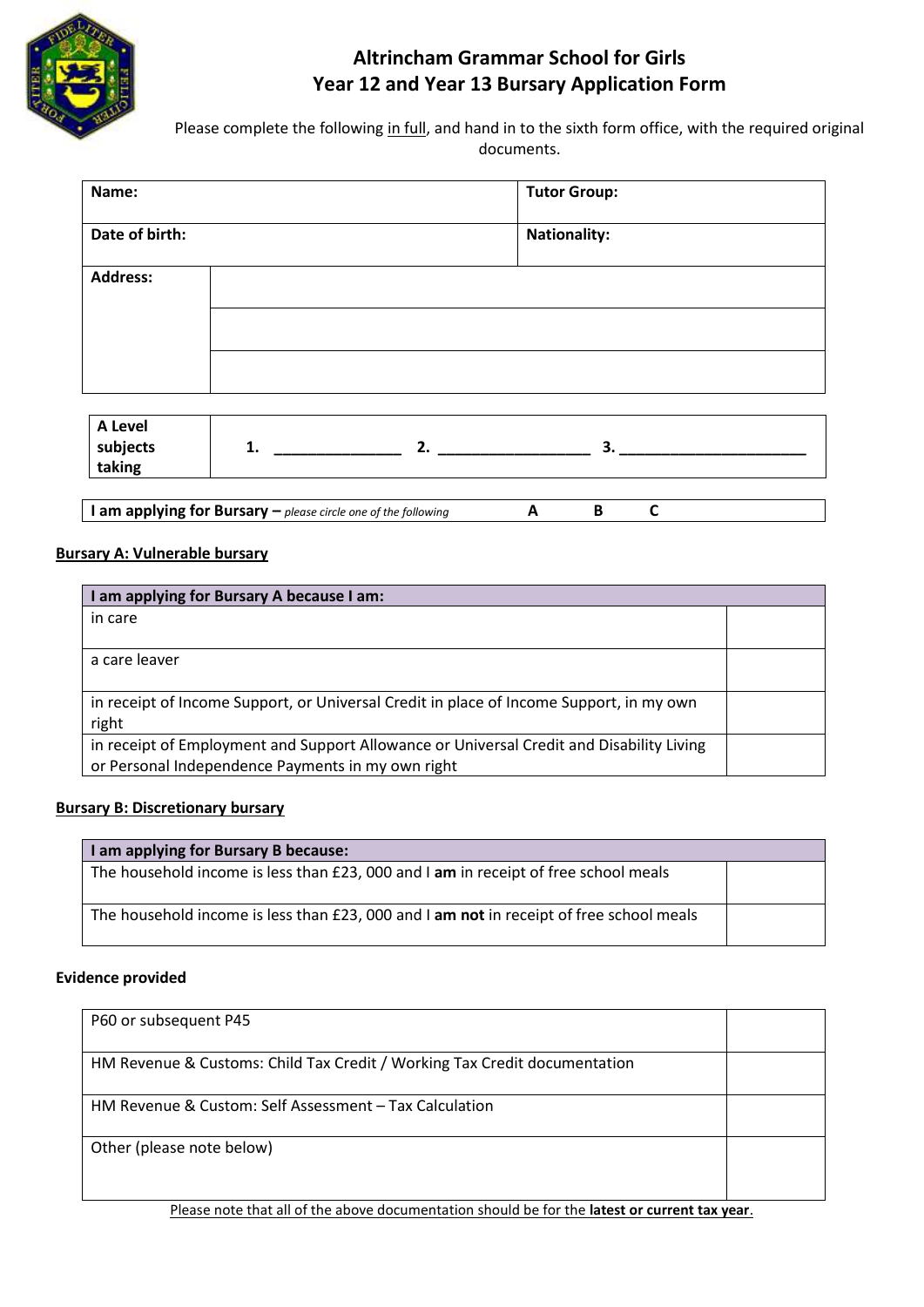#### **Nature of expenditure**

Please detail a *full breakdown* of what you require financial support for, along with costings.

*\*For Year 12 students, the university trip (approx. £15) and work experience (£25) are compulsory so these will be paid for you from the bursary fund. There is no need to apply for them here.*

*The following curriculum trips/events are also compulsory; if support is required to pay for these trips/events it should be requested in the applicable section below (amounts are approximate)'*

- *Geography trip to Cranedale - £355*
- *Theatre Studies - £60*

| <b>Expenditure</b>                       | <b>Details and</b>                                                                                                                                             | Cost per week      | Total cost per year<br>(38 school weeks) |
|------------------------------------------|----------------------------------------------------------------------------------------------------------------------------------------------------------------|--------------------|------------------------------------------|
| <b>Travel</b>                            | Transport type:                                                                                                                                                | $\mathbf f$        | $\mathbf f$                              |
|                                          | To:                                                                                                                                                            |                    |                                          |
|                                          | From:                                                                                                                                                          |                    |                                          |
|                                          | Cost per journey:                                                                                                                                              |                    |                                          |
|                                          | Details of any discounts/permits:                                                                                                                              |                    |                                          |
| <b>School meals</b>                      |                                                                                                                                                                | $\mathbf f$        | $\pmb{\mathsf{f}}$                       |
| <b>Uniform</b>                           | Please itemise and provide costings:                                                                                                                           | $\pmb{\mathsf{f}}$ | £                                        |
|                                          |                                                                                                                                                                |                    |                                          |
| <b>Books &amp; equipment</b>             | Please itemise and provide costings:                                                                                                                           | $\mathbf f$        | £                                        |
| Other e.g.<br>compulsory trips<br>$\ast$ | Please itemise and provide costings:<br>NB: Work experience and university trip for<br>Year 12 will be paid automatically so you do<br>not need to apply here. | $\pmb{\mathsf{f}}$ | $\mathbf f$                              |
| The total cost you are facing            |                                                                                                                                                                | $\pmb{\mathsf{f}}$ |                                          |
| The amount that you are applying for     |                                                                                                                                                                | ${\bf f}$          |                                          |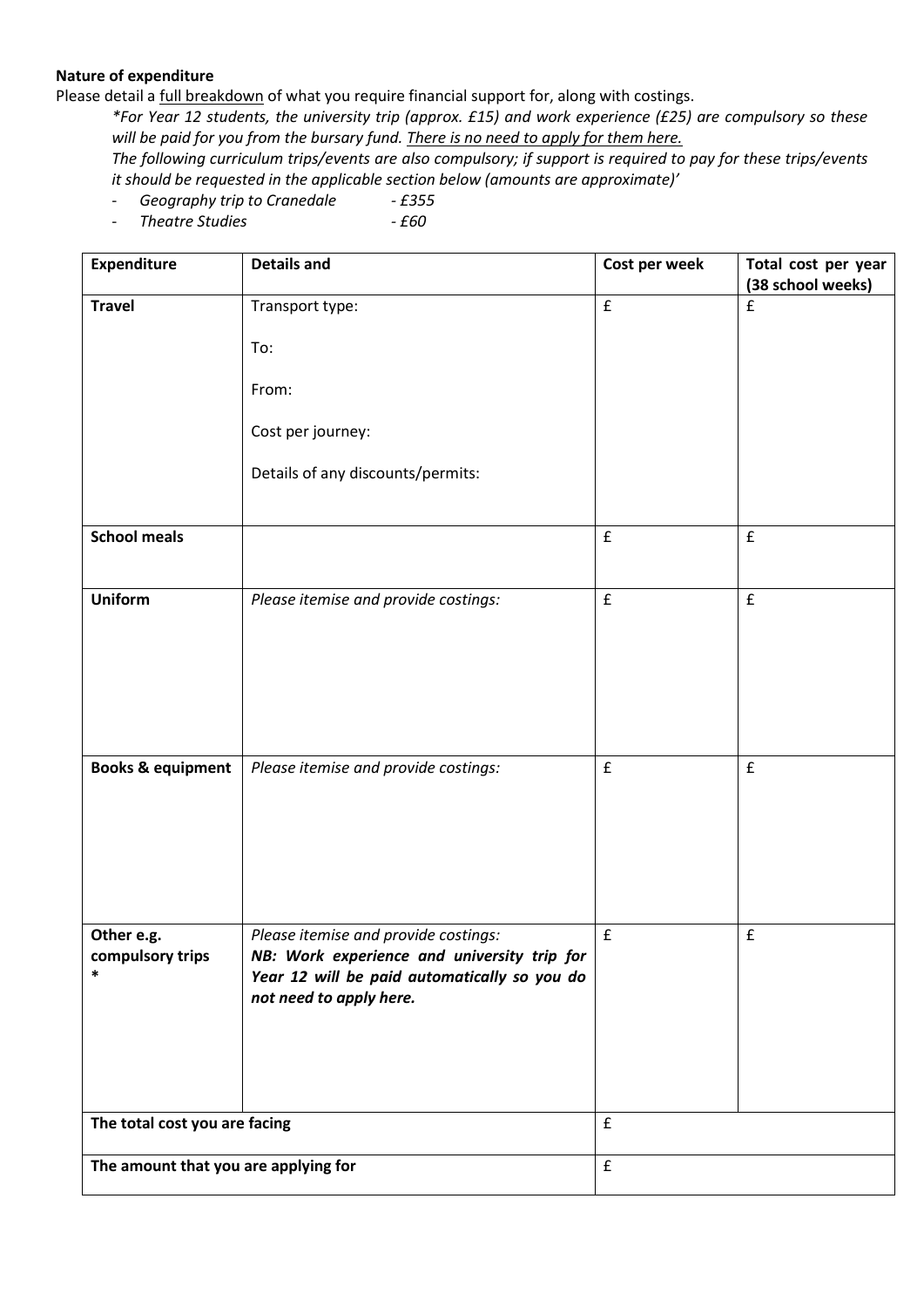| I am already in receipt of the 16-19 vulnerable or discretionary bursary but require additional one<br>off support.                                                                         |  |
|---------------------------------------------------------------------------------------------------------------------------------------------------------------------------------------------|--|
| I am not in receipt of the vulnerable or discretionary bursary but circumstances have changed e.g.<br>sudden parental unemployment, illness affecting income, other specific circumstances. |  |

#### **Nature of expenditure**

| <b>Expenditure</b> | <b>Details</b>                       | Cost per week     | <b>Total cost</b> |
|--------------------|--------------------------------------|-------------------|-------------------|
|                    | Please itemise and provide costings: | £                 | £                 |
|                    |                                      | <b>Total cost</b> | £                 |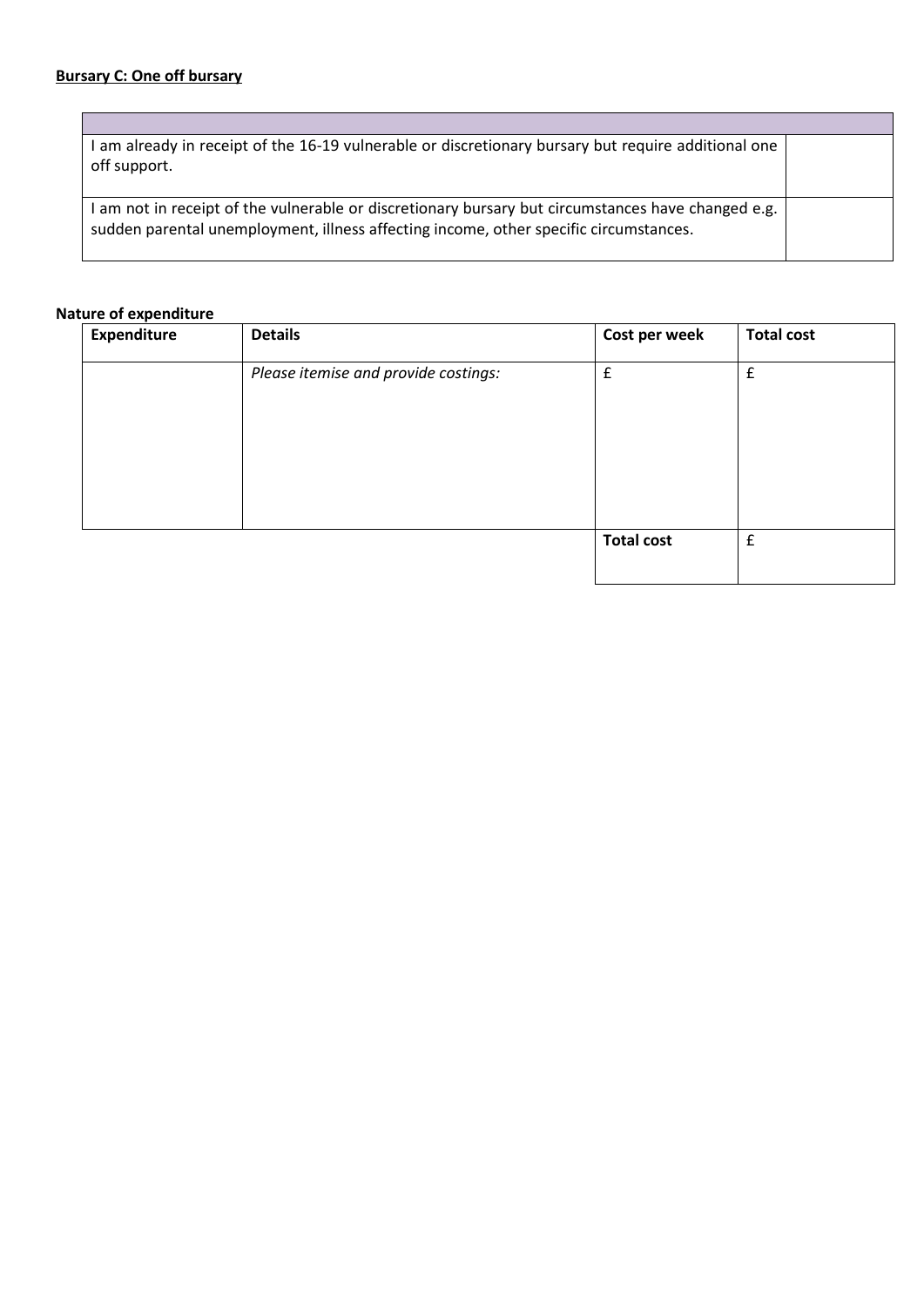# **Bank/Building Society Details**

Please enter the details carefully as Altrincham Grammar School for Girls will not be responsible for any funds which are paid into the wrong bank account where incorrect information has been provided.

# **Please note that this must be the student's own bank account.**

| <b>Full Name</b>                                   |  |
|----------------------------------------------------|--|
|                                                    |  |
| <b>Applicant's Date of Birth</b><br>(dd/mm/yyyy)   |  |
| <b>Name of Bank/Building Society</b>               |  |
| Sort Code (6-digits)                               |  |
| <b>Name of Bank Account Holder</b>                 |  |
| <b>Account No (8-digits)</b>                       |  |
| <b>Building Society Roll No</b><br>(if applicable) |  |